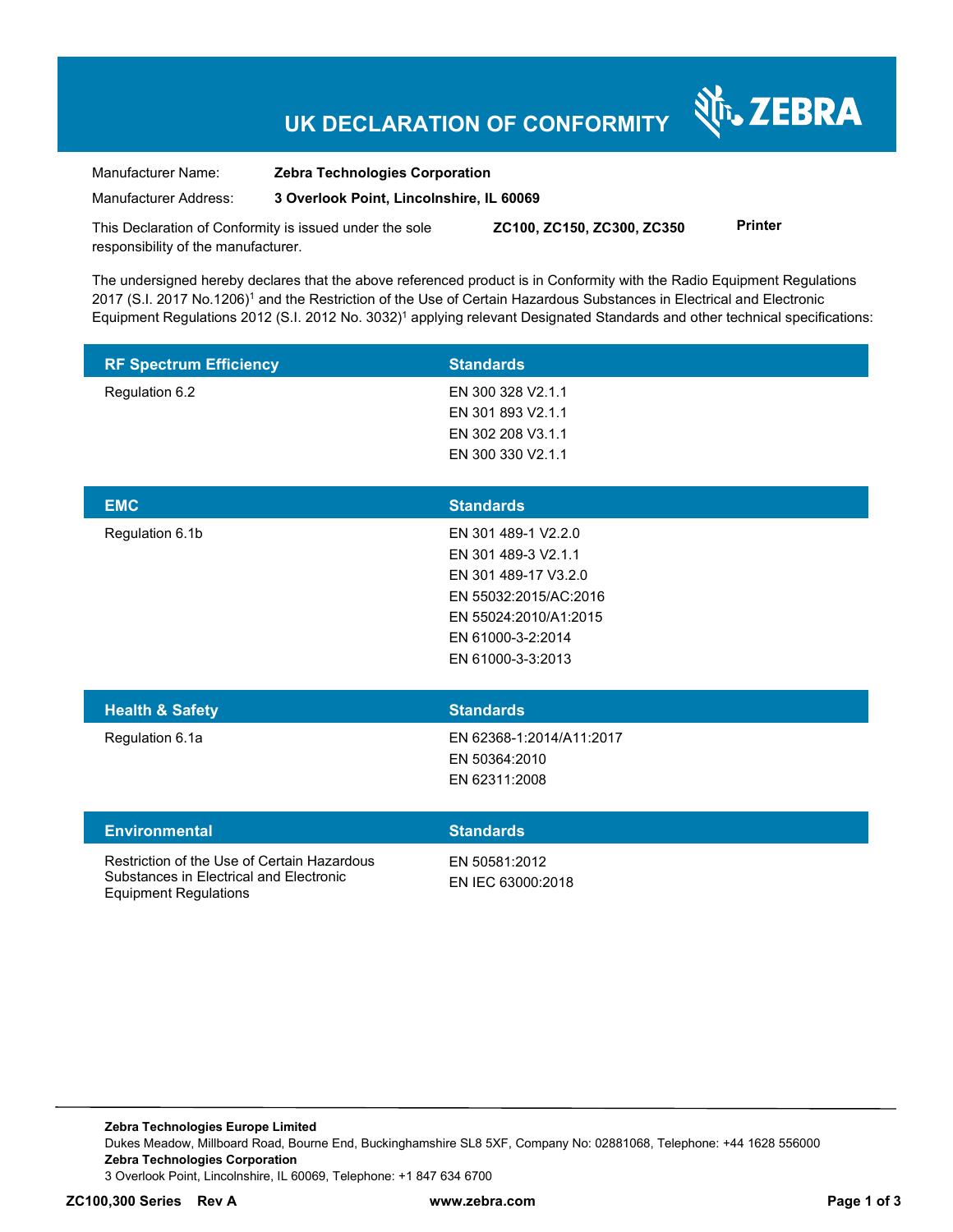# **UK DECLARATION OF CONFORMITY**



With regard to the Radio Equipment Regulations 2017 (S.I. 2017 No.1206)<sup>1</sup>, the conformity assessment procedure referred to in regulation 41(4)(a) and detailed in Schedule 2 has been followed.

 $^{\rm 1}$  As amended by applicable EU withdrawal legislation implemented at the time of issuing this declaration

### **Signed on behalf of Zebra Technologies Corporation**

of Cachi

*(Authorized Corporate Signature)* Jay Cadiz Rev: A Manager, Compliance Engineering Place: Lincolnshire, USA